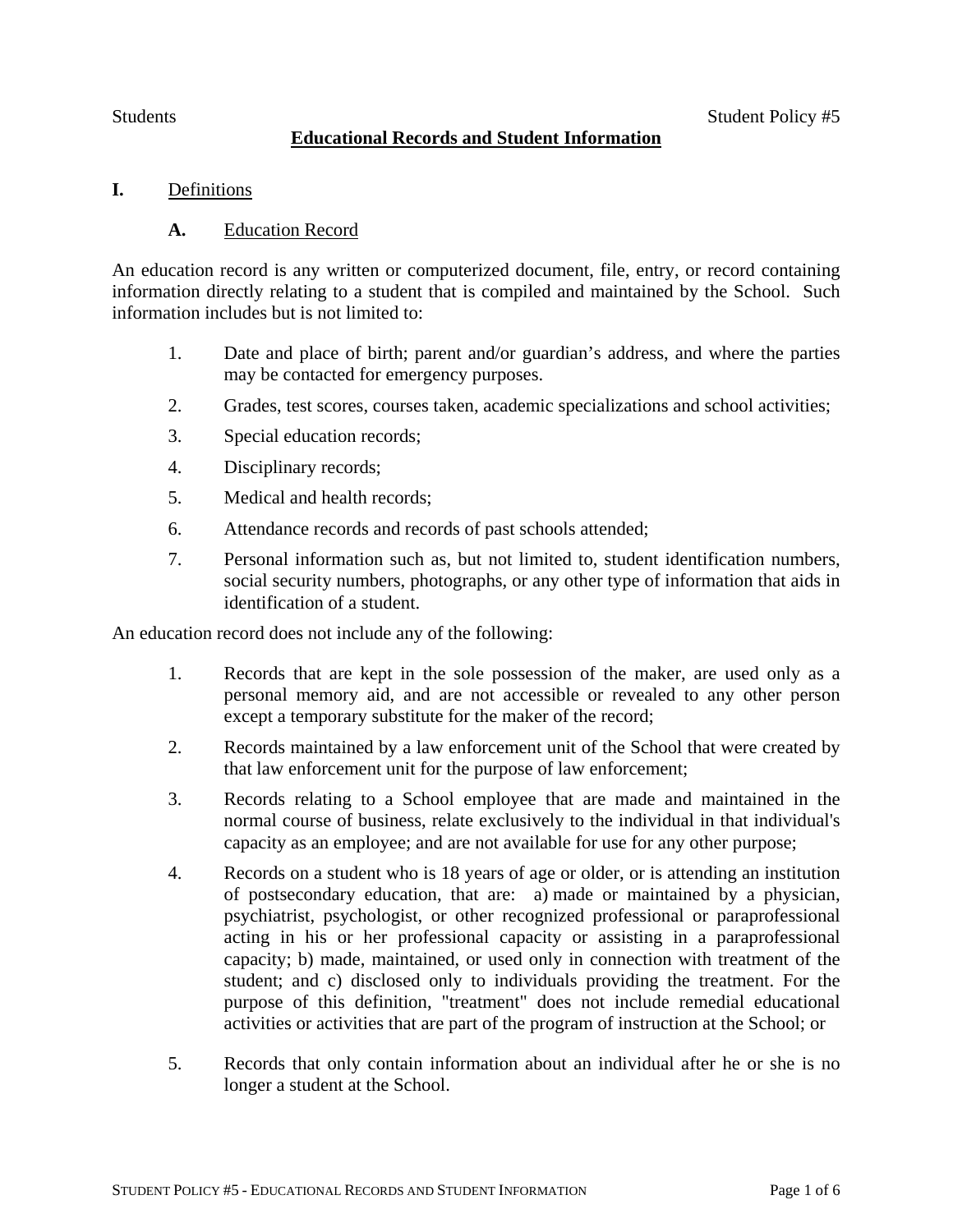# **B.** Directory Information

Part of the education record, known as directory information, includes personal information about a student that the School may make public. Directory information includes a student's name, address, telephone listing, email address, date and place of birth, major field of study, participation in officially recognized activities and sports, weight and height of members of athletic teams, dates of attendance, degrees and awards received and the most recent previous educational agency or institution attended by the student.

# **C.** Parent

Parent means a parent of a student and includes a natural parent, a guardian, or an individual acting as a parent in the absence of a parent or a guardian.

# **D.** Eligible Student

Eligible student means a student who has reached 18 years of age.

## **II.** Disclosure of Directory Information

At the beginning of each year, the School shall provide parents and eligible students with a notice containing the following information: 1) The type of personally identifiable information it designates as directory information; 2) The parent's or eligible student's right to refuse to let the School designate any or all of those types of information about the student as directory information; and 3) The period of time within which a parent or student has to notify the School in writing that he/she does not want any or all of those types of information about the student designated as directory information. The notice shall be provided to parents and students each year as part of the student handbook in the format of a consent to release form.Within 15 days of sending notice, any parent(s) who does not want his/her child's directory information made public without prior written consent must inform the School in writing. This parental notice must identify what student directory information (any or all) is subject to the prior written consent requirement.

### **III.** Annual Notification to Parents and Eligible Students

At the beginning of each school year, in addition to the notice required for directory information, the School shall provide parents and eligible students with a notice of their rights under FERPA. The notice shall inform the parents and eligible students that they have the right to:

- $\triangleright$  Inspect and review the student's education records;
- $\triangleright$  Seek amendment of the student's education records that the parent or eligible student believes to be inaccurate, misleading or otherwise in violation of the student's privacy rights;
- Consent to disclosures of personally identifiable information contained in the student's education records, except to the extent that FERPA and the Code of Federal Regulations authorize disclosure without consent; and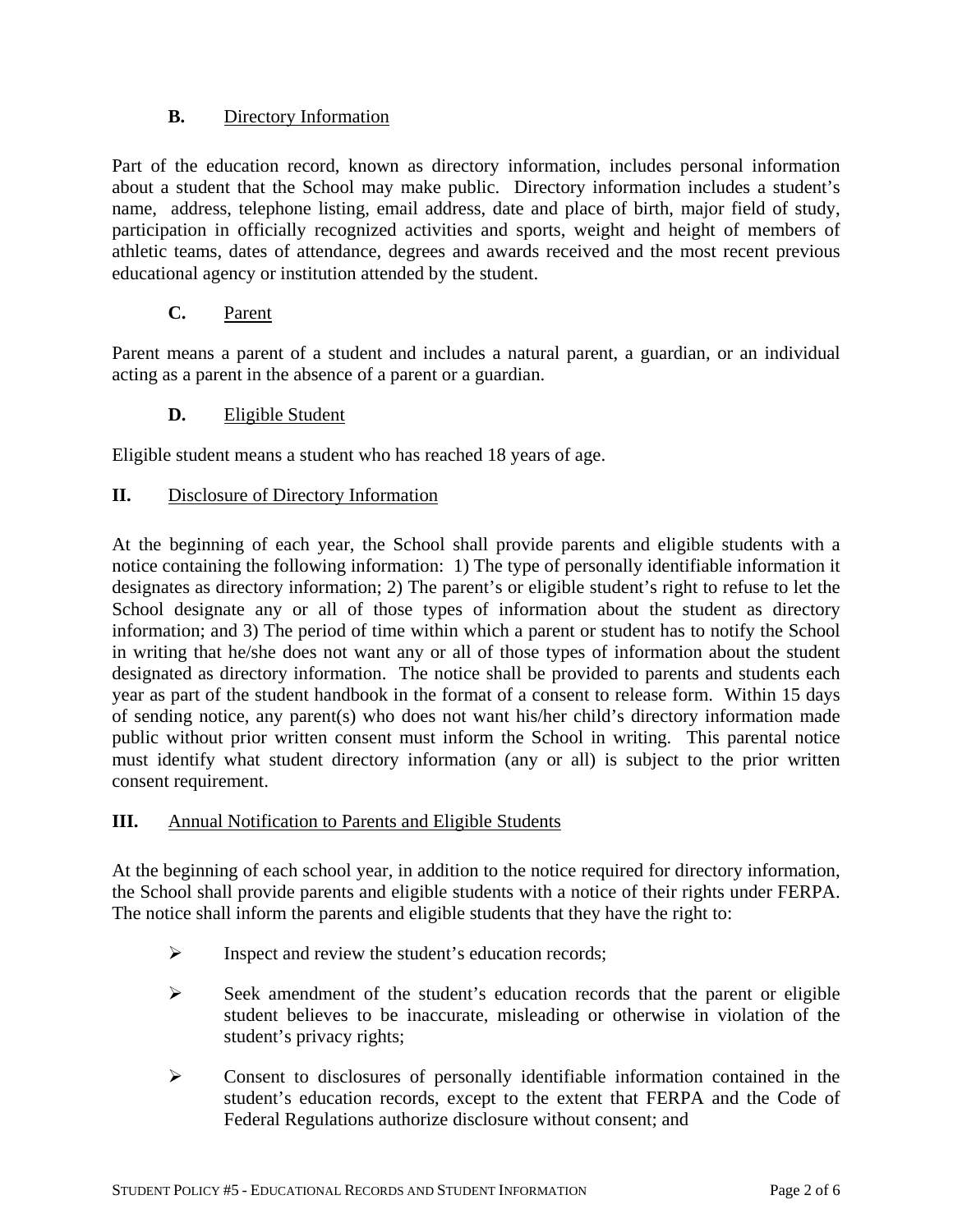- $\triangleright$  File with the Department of Education a complaint concerning alleged failures by the School to comply with the requirements of FERPA and its promulgated regulations.
- Request that the School not release student names, addresses and telephone listings to military recruiters or institutions of higher education without prior written parental consent.

The notice must also include the following:

- $\triangleright$  The procedure for exercising the right to inspect and review educational records;
- $\triangleright$  The procedure for requesting amendment of records;
- A statement that the School forwards education records to other agencies or institutions that have requested the records and in which the student seeks or intends to enroll.
- $\triangleright$  The criteria for determining who constitutes a school official and what constitutes a legitimate educational interest.

### **IV.** Parental and Eligible Student Rights Relating to Education Records

Parents and eligible students have the right to review the student's education records. In order to do so, parents and eligible students shall submit a request to review education records in writing to the school site principal for which the student is attending. Within 45 days, the School shall comply with the request. If circumstances effectively prevent the parent or eligible student from exercising the right to inspect and review the education records, the School will provide the parent or eligible student with a copy of the requested records or make other arrangements for inspection and review of the requested records.

**A.** Copies of Education Records

The School will provide copies of requested documents within 10 days of a request for copies. The School will charge reasonable fees for copies it provides to parents or eligible students, unless it effectively prevents a parent or eligible student from exercising the right to inspect and review the education records. The charge will not include a fee to search for or to retrieve the education records.

**B.** Request for Amendment to Education Records

If upon review, a parent or eligible student discovers any information or notation that is factually inaccurate, misleading or in violation of the student's right of privacy, he or she may request, in writing, that the School amend the record. The request must be submitted within thirty (30) days of the discovery of the inaccurate or misleading information or a violation of the student's right of privacy. The School will respond within ten (10) days of the receipt of the request to amend. The School's response will be in writing and if the request for amendment is denied, the School will set forth the reason for the denial and inform the parent or eligible student of his or her right to a hearing challenging the content of the education record.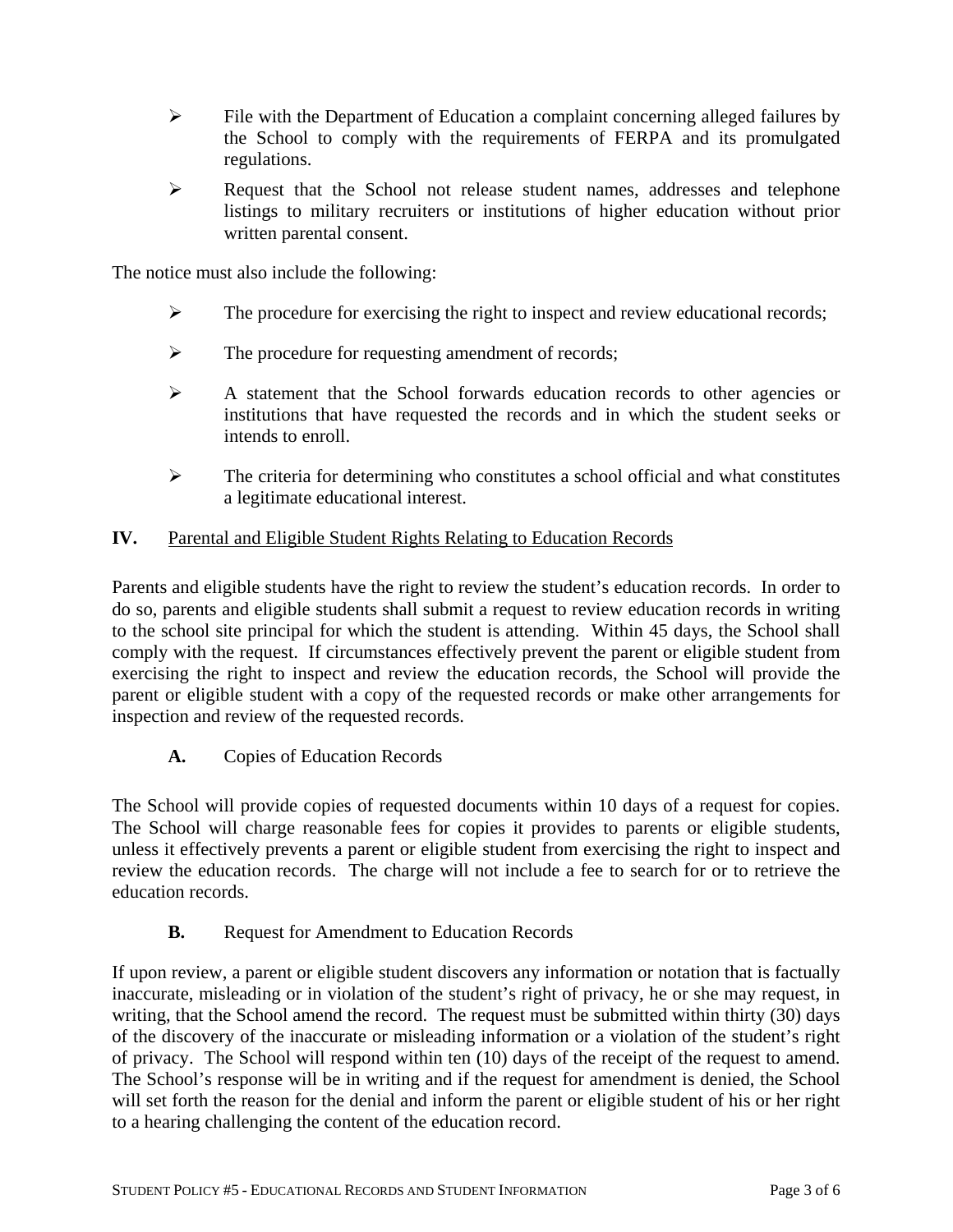# **C.** Hearing to Challenge Education Record

If the School denies a parent or eligible student's request to amend an education record, the parent or eligible student may request in writing that he/she be given the opportunity for a hearing to challenge the content of the student's education records on the grounds that the information contained in the education records is inaccurate, misleading or in violation of the privacy rights of the student.

The hearing to challenge the education record shall be held within 30 days of the date of the request for a hearing, notice of the date, time and place of the hearing will be sent by the School to the parent or eligible student no later than 20 days before the hearing.

The hearing will be conducted by the site administrator or his designee.The parent or eligible student will be given a full and fair opportunity to present evidence relevant to the issues relating to the challenge to the education record. The parent or eligible student may also, at his/her own expense, be assisted or represented by one or more individuals of his/her choice, including an attorney. The site administrator's decision will be based solely on the evidence presented at the hearing. Within 30 days of the conclusion of the hearing, the School's decision regarding the challenge will be made in writing and will include a summary of the evidence and the reasons for the decision.

If, as a result of the hearing, the School decides that the information is inaccurate, misleading or otherwise in violation of the privacy rights of the student, it will amend the record accordingly and inform the parent or eligible student of the amendment in writing.

If, as a result of the hearing, the School decides that the information in the education record is not inaccurate, misleading or otherwise in violation of the privacy rights of the student, it shall inform the parent or eligible student of the right to place a statement in the record commenting on the contested information in the record or stating why he/she disagrees with the decision of the School, or both. If the School places a statement by the parent or eligible student in the education records of a student, it will maintain the statement with the contested part of the record for as long as the record is maintained and disclose the statement whenever it discloses the portion of the record to which the statement relates.

# **V.** Disclosure of Education Records and Directory Information

The School must have a signed and dated written permission from the parent or eligible student before releasing any information from a student's education record with the exceptions listed below and for directory information. With the exceptions listed below, the School will not release educational records to any person or entity outside the School without the written consent of a parent or eligible student. The written permission must specify the records that may be disclosed, the purpose of the disclosure and the party or class of parties to whom the disclosure may be made. When disclosure is made pursuant to written permission, the parent or eligible student may request a copy of the disclosed records. Signed and dated written consent may include a record and signature in electronic form if it identifies and authenticates a particular person as the source of the electronic consent and indicates such person's approval of the information contained in the electronic consent.

The School will only disclose personally identifiable information on the condition that the receiving party not disclose the information to any party without the prior consent of the parent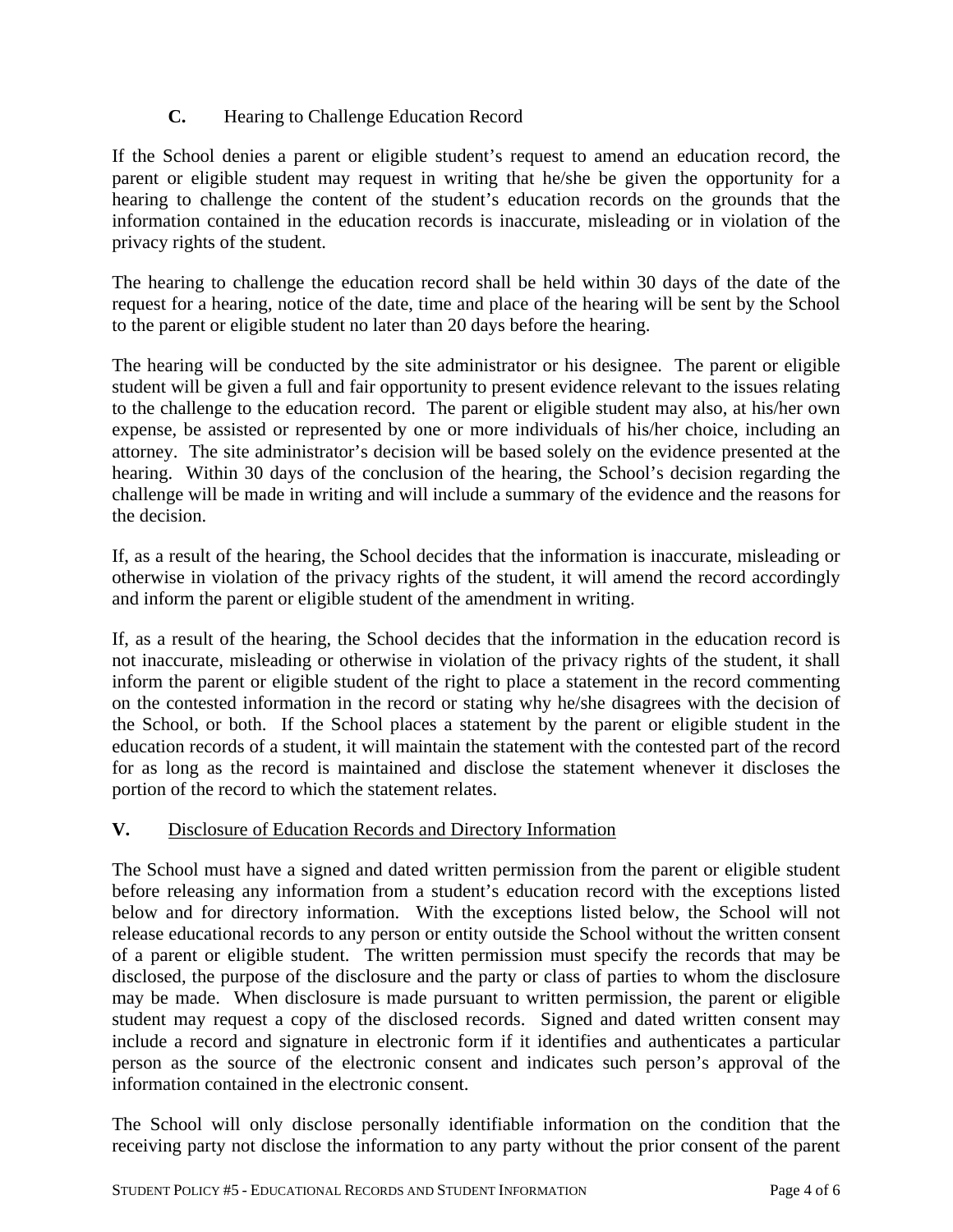or eligible student and that the receiving party use it for the purposes for which the disclosure was made. This restriction does not apply to disclosures that fall within the disclosure exceptions listed below and the School maintains the appropriate records, as described below. Except for disclosures pursuant to a judicial order or lawfully issued subpoena, of directory information or to parents or eligible students, the School will inform a receiving party of the requirement that the party not disclose the information to any other party without the prior writing consent of the parent or eligible student and that the receiving party use it for the purpose for which the disclosure was made.

The School will disclose education records, without consent, to the following parties:

- a. School employees who have a legitimate educational interest as defined by 34 C.F.R. Part 99;
- b. Other schools to which a student seeks or intends to enroll;
- c. Certain government officials listed in 20 U.S.C.  $\S$  1232g(b)(1) in order to carry out lawful functions;
- d. Appropriate parties in connection a student's application for, or receipt of, financial aid to a student if it is necessary to determine eligibility, amount of aid, conditions for aid or enforcing the terms and conditions of the aid;
- e. Organizations conducting certain studies for the School in accordance with 20 U.S.C.  $\S 1232g(b)(1)(F);$
- f. Accrediting organizations in order to carry out their accrediting functions;
- g. Parents of a dependent student as defined in section [152 of the Internal Revenue](http://www.lexis.com/research/buttonTFLink?_m=6abc13686deebc8da5c10abc89f02b9d&_xfercite=%3ccite%20cc%3d%22USA%22%3e%3c%21%5bCDATA%5b34%20CFR%2099.31%5d%5d%3e%3c%2fcite%3e&_butType=4&_butStat=0&_butNum=3&_butInline=1&_butinfo=26%20USC%20152&_fmtstr=FULL&docnum=1&_startdoc=1&wchp=dGLbVlb-zSkAl&_md5=e6f62af1ce041b02d5bf8cf8786c505b)  [Code](http://www.lexis.com/research/buttonTFLink?_m=6abc13686deebc8da5c10abc89f02b9d&_xfercite=%3ccite%20cc%3d%22USA%22%3e%3c%21%5bCDATA%5b34%20CFR%2099.31%5d%5d%3e%3c%2fcite%3e&_butType=4&_butStat=0&_butNum=3&_butInline=1&_butinfo=26%20USC%20152&_fmtstr=FULL&docnum=1&_startdoc=1&wchp=dGLbVlb-zSkAl&_md5=e6f62af1ce041b02d5bf8cf8786c505b) of 1986;
- h. Individuals who have obtained lawful court orders or subpoenas;
- i. Persons who need to know in cases of health and safety emergencies;
- j. State and local authorities, within a juvenile justice system, pursuant to specific State law.
- k. A victim of an alleged perpetrator of a crime of violence or a non-forcible sex offense. The disclosure may only include final results of the disciplinary proceedings conducted by the School with respect to that alleged crime or offense. The School may disclose the final results of the disciplinary proceeding, regardless of whether the School concluded a violation was committed.

#### **VI.** Requirements in Specific Disclosure Situations

If the School education records pursuant to Section V.b. above without consent to officials of another school, school system or institution of postsecondary education where the student seeks or intends to enroll, the School will make a reasonable attempt to notify the parent or eligible student at his/her last know address, unless the disclosure is initiated by the parent or eligible student. Additionally, the School will give the parent or eligible student, upon request, a copy of the record that was disclosed and give the parent or eligible student, upon request, an opportunity for hearing pursuant to Section IV.C. above.